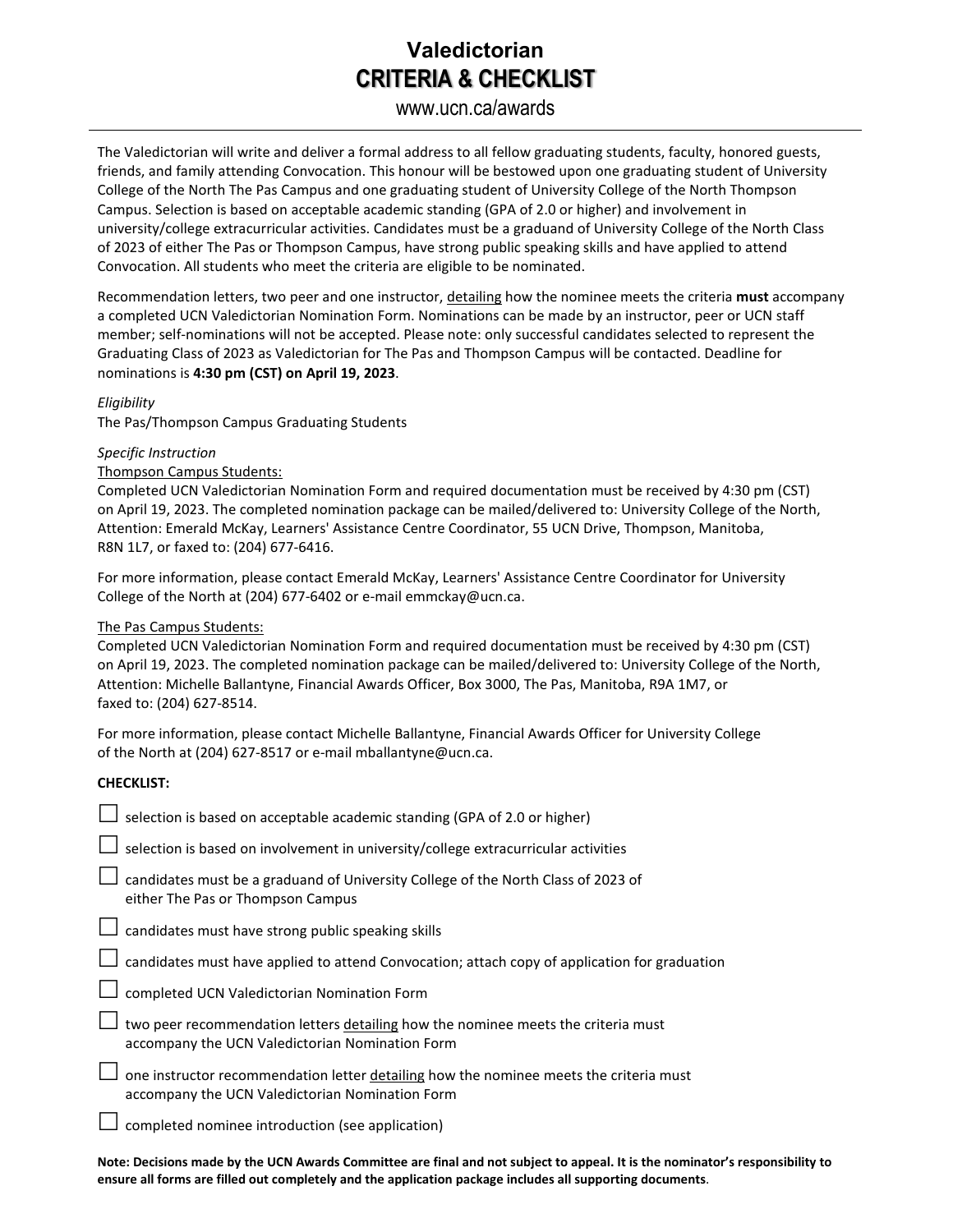

**The Pas Campus & Regional Education and Training Centre Students** Michelle Ballantyne, Financial Awards Officer Box 3000, The Pas, Manitoba, R9A 1M7 Phone: (204) 627-8517 Fax: (204) 627-8514 Toll-free: 1-866-627-8500 Extension: 8517

**Thompson Campus Students**

Emerald McKay, Learners' Assistance Centre Coordinator 55 UCN Drive, Thompson, Manitoba, R8N 1L7 Phone: (204) 677-6402 Fax: (204) 677-6416 Toll-free: 1-866-677-6450 Extension: 6402

# **Valedictorian Nomination Form**

| -PRINT ALL INFORMATION IN BLACK INK ONLY-                                                                                                                                                                                                                                           | NOMINATION FORM AVAILABLE IN ANOTHER FORMAT UPON REQUEST.                                                                                                                                                           |
|-------------------------------------------------------------------------------------------------------------------------------------------------------------------------------------------------------------------------------------------------------------------------------------|---------------------------------------------------------------------------------------------------------------------------------------------------------------------------------------------------------------------|
| I wish to submit a nomination for the following: (please check one)                                                                                                                                                                                                                 |                                                                                                                                                                                                                     |
| The Pas Campus Valedictorian                                                                                                                                                                                                                                                        |                                                                                                                                                                                                                     |
| Thompson Campus Valedictorian                                                                                                                                                                                                                                                       |                                                                                                                                                                                                                     |
| <b>NOMINEE INFORMATION</b>                                                                                                                                                                                                                                                          |                                                                                                                                                                                                                     |
| First name:                                                                                                                                                                                                                                                                         | Last name:                                                                                                                                                                                                          |
|                                                                                                                                                                                                                                                                                     |                                                                                                                                                                                                                     |
| Student number:                                                                                                                                                                                                                                                                     | Date of birth: (yyyy/mm/dd)                                                                                                                                                                                         |
| Mailing address: (street, p.o. box, city/town, province, postal code)                                                                                                                                                                                                               |                                                                                                                                                                                                                     |
| Currently attending:                                                                                                                                                                                                                                                                |                                                                                                                                                                                                                     |
| The Pas campus $\Box$ Thompson campus                                                                                                                                                                                                                                               |                                                                                                                                                                                                                     |
| University/college program of study:                                                                                                                                                                                                                                                | Program length: (e.g. year 2 of 4 year program)                                                                                                                                                                     |
|                                                                                                                                                                                                                                                                                     |                                                                                                                                                                                                                     |
| Is nominee eligible for graduation this year?                                                                                                                                                                                                                                       | Anticipated graduation date: (mm/yyyy)                                                                                                                                                                              |
| $\Box$ Yes $\Box$ No                                                                                                                                                                                                                                                                |                                                                                                                                                                                                                     |
| Has nominee applied to attend Convocation? (please attach copy of application for graduation)                                                                                                                                                                                       |                                                                                                                                                                                                                     |
| $\Box$ Yes $\Box$ No<br>Phone:                                                                                                                                                                                                                                                      | E-mail:                                                                                                                                                                                                             |
|                                                                                                                                                                                                                                                                                     |                                                                                                                                                                                                                     |
| $(C)$ ( )<br>$(W)$ ( )<br>$(H)$ (                                                                                                                                                                                                                                                   |                                                                                                                                                                                                                     |
| In signing below, I consent to let my name stand as a nominee for Valedictorian and I give permission for my photograph and information<br>to be used in University College of the North marketing. Decisions made by the UCN Awards Committee are final and not subject to appeal. |                                                                                                                                                                                                                     |
| Nominee signature:                                                                                                                                                                                                                                                                  | Date: (yyyy/mm/dd)                                                                                                                                                                                                  |
| <b>NOMINATOR INFORMATION</b><br>First name:                                                                                                                                                                                                                                         | Last name:                                                                                                                                                                                                          |
|                                                                                                                                                                                                                                                                                     |                                                                                                                                                                                                                     |
| Mailing address: (street, p.o. box, city/town, province, postal code)                                                                                                                                                                                                               |                                                                                                                                                                                                                     |
| Relationship to nominee:                                                                                                                                                                                                                                                            |                                                                                                                                                                                                                     |
| Phone:                                                                                                                                                                                                                                                                              | E-mail:                                                                                                                                                                                                             |
| $(C)$ (<br>$(W)$ (<br>(H)                                                                                                                                                                                                                                                           |                                                                                                                                                                                                                     |
| Decisions made by the UCN Awards Committee are final and not subject to appeal. It is the nominator's responsibility to ensure all<br>forms are filled out completely and the application package includes all supporting documents.                                                |                                                                                                                                                                                                                     |
| Nominator signature:                                                                                                                                                                                                                                                                | Date: (yyyy/mm/dd)                                                                                                                                                                                                  |
| This personal information is being collected solely for use by the UCN Awards Committee comprised of instructors, staff, an elder and student at UCN. This information is protected by the Protection of Privacy<br>R9A 1M7, Phone 204-627-8500. Rev. 4/20/22                       | provisions of The Freedom of Information and Protection of Privacy Act. If you have any questions about the collection contact the FIPPA Coordinator, Box 3000, University College of the North, The Pas, Manitoba, |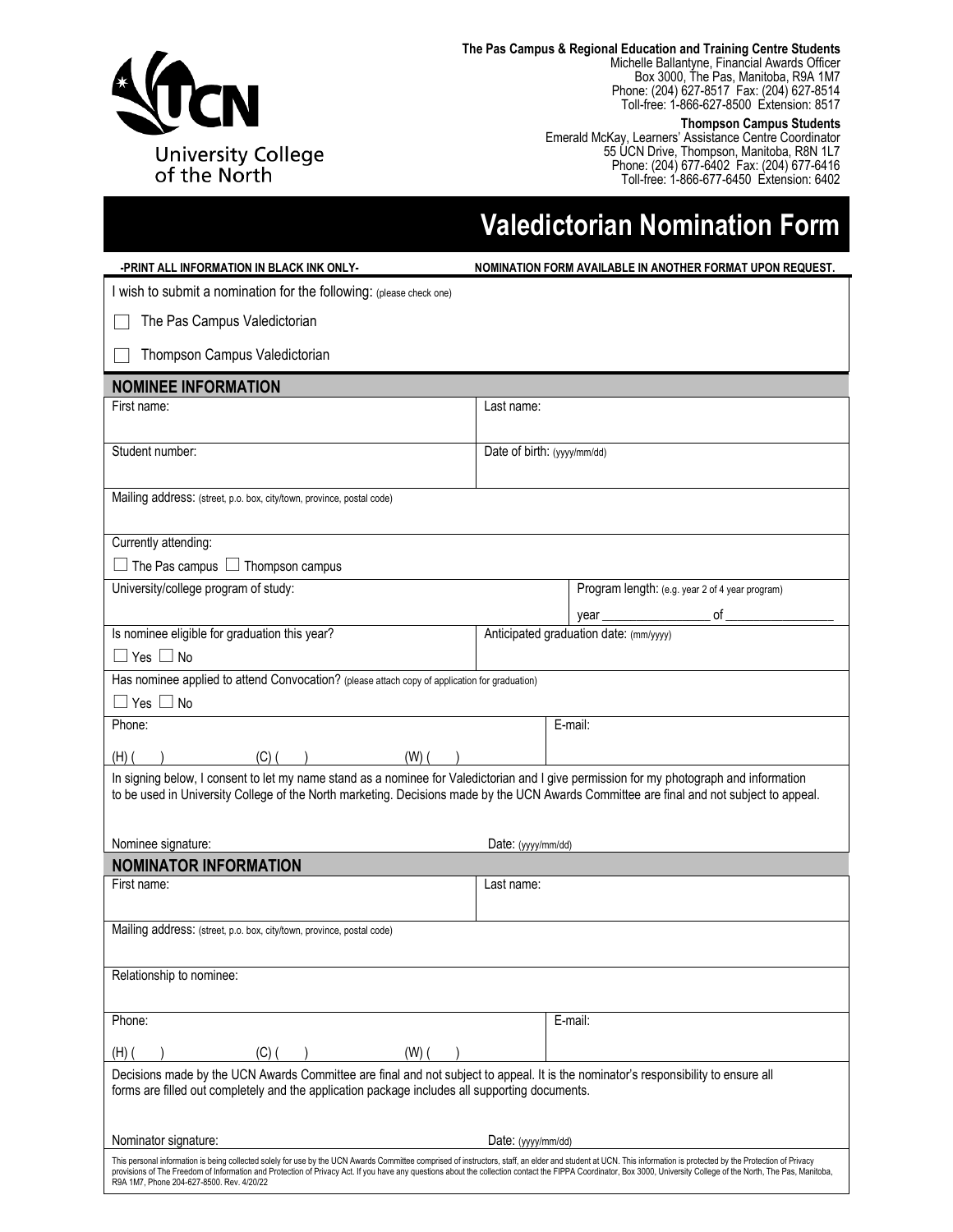### **Valedictorian Nomination Form NOMINEE INTRODUCTION**

| If you were to introduce the nominee as Valedictorian, what would you say? On the lines provided below write a<br>225-250 word introduction about the nominee as he/she meets the criteria related to this award; please feel fre<br>other comments you feel would be beneficial. |  |  |
|-----------------------------------------------------------------------------------------------------------------------------------------------------------------------------------------------------------------------------------------------------------------------------------|--|--|
|                                                                                                                                                                                                                                                                                   |  |  |
|                                                                                                                                                                                                                                                                                   |  |  |
|                                                                                                                                                                                                                                                                                   |  |  |
|                                                                                                                                                                                                                                                                                   |  |  |
|                                                                                                                                                                                                                                                                                   |  |  |
|                                                                                                                                                                                                                                                                                   |  |  |
|                                                                                                                                                                                                                                                                                   |  |  |
|                                                                                                                                                                                                                                                                                   |  |  |
|                                                                                                                                                                                                                                                                                   |  |  |
|                                                                                                                                                                                                                                                                                   |  |  |
|                                                                                                                                                                                                                                                                                   |  |  |
|                                                                                                                                                                                                                                                                                   |  |  |
|                                                                                                                                                                                                                                                                                   |  |  |
|                                                                                                                                                                                                                                                                                   |  |  |
|                                                                                                                                                                                                                                                                                   |  |  |
|                                                                                                                                                                                                                                                                                   |  |  |
|                                                                                                                                                                                                                                                                                   |  |  |
|                                                                                                                                                                                                                                                                                   |  |  |
|                                                                                                                                                                                                                                                                                   |  |  |
|                                                                                                                                                                                                                                                                                   |  |  |
|                                                                                                                                                                                                                                                                                   |  |  |
|                                                                                                                                                                                                                                                                                   |  |  |
|                                                                                                                                                                                                                                                                                   |  |  |
|                                                                                                                                                                                                                                                                                   |  |  |
|                                                                                                                                                                                                                                                                                   |  |  |
|                                                                                                                                                                                                                                                                                   |  |  |
|                                                                                                                                                                                                                                                                                   |  |  |
|                                                                                                                                                                                                                                                                                   |  |  |